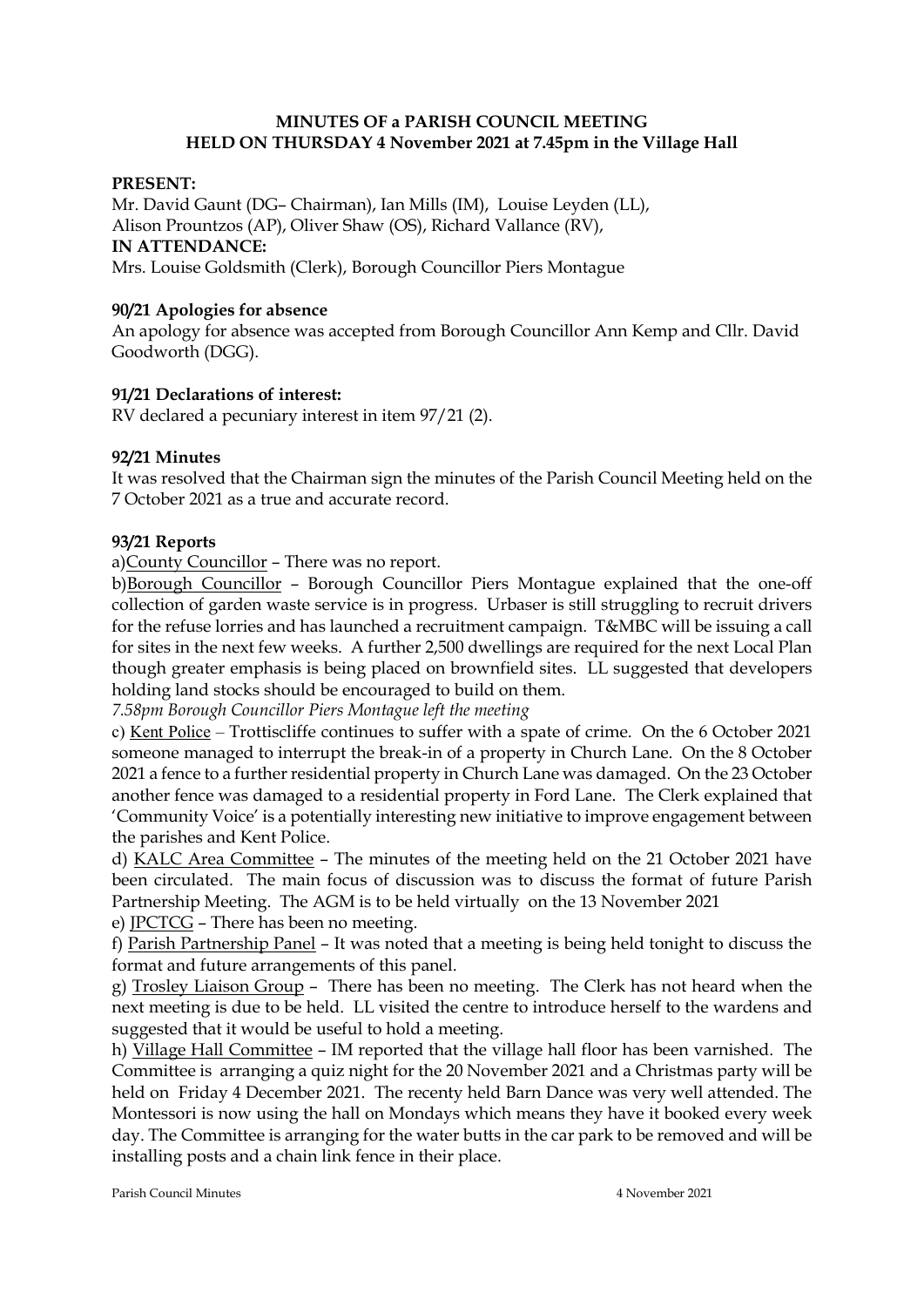i) Courts Committee Meeting – The Clerk advised that the Courts Committee meeting took place virtually on the 19 October 2021. The minutes of the meeting and supporting papers have been circulated. As DGG was not present it was agreed to postpone a discussion on the points raised until the next Parish Council meeting.

## **94/21 Matters arising**

- a) Local Boundary Commission Electoral Review Consultation The independent electoral review has recommended a new patterns of wards. Trottiscliffe will become part of a ward to be called Pilgrims with Ightham. It was **resolved** that the Clerk should respond positively to the consultation on behalf of the Parish Council stating that the proposal offers a good solution for Trottiscliffe.
- b) Monthly Check of the Defibrillator The Clerk has carried out the monthly check.
- **c)** Review of drainage in the tennis club car park– The Clerk reported that the hole that was dug behind the clubhouse and paid for by the Parish Council seems to be assisting with the drainage in the car park. The Tennis Club has purchased a jet washing hose and are regularly using this to try and keep the drain clear. Hopefully this means that the outfall will be directed to the stream at the back of the field. It was agreed to monitor the situation.
- d) Queen's Platinum Jubilee Members noticed recent communication received from the Pageantmaster on the lighting of the Beacons. A Committee has been formed and is looking at how the village can celebrate the event. The Queen's Green Canopy (QGC) is a unique tree planting initiative created to mark Her Majesty's Platinum Jubilee in 2022 which invites people from across the United Kingdom to "Plant a Tree for the Jubilee". The Clerk advised Members that the Woodland Trust are giving away free sapling packs to community organisations such as Parish Councils. It was agreed that the Clerk should apply for a free pack of 450 saplings which should be delivered in March 2022. One sapling will be planted for every resident on the electoral roll in Trottiscliffe.
- e) T&MBC Waste Collection Service Garden waste collections and the bulky waste service are not expected to restart for some time as Urbaser is struggling to find and retain HGV drivers. The one-off garden collection service is in process.

## **95/21 Finance & Policies**

a) Statement of payments to be made and income receive  **Balances as at 7 October 2021**  National Savings Account £10,000.00 Unity Trust Account: £7,509.21  **Receipts:** VAT Refund (2020-21) - £4,006.80

## **Payments to be made electronically from the Unity Trust Account**

| <b>Supplier</b>      | Description                              | Amount     |  |
|----------------------|------------------------------------------|------------|--|
| Mrs L S Goldsmith    | (Salary 4 weeks)                         |            |  |
|                      | $(07/10 - 04/11)$                        | £327.95    |  |
| <b>HMRC</b>          | (Clerk's Tax)                            | £ 81.80    |  |
| Mrs L S Goldsmith    | (Clerks Expenses)                        | £129.74    |  |
| Four Seasons         | (Maintenance)                            | £141.66    |  |
| Small Works Building | (Pinesfield noticeboard)                 | £284.99    |  |
| David Gaunt          | (Reimbursement noticeboard installation) | $£$ 250.00 |  |
| Mrs L S Goldsmith    | (Reimbursement Gmail)                    | £ 55.54    |  |
| Total:               |                                          | £1,271.68  |  |
|                      |                                          |            |  |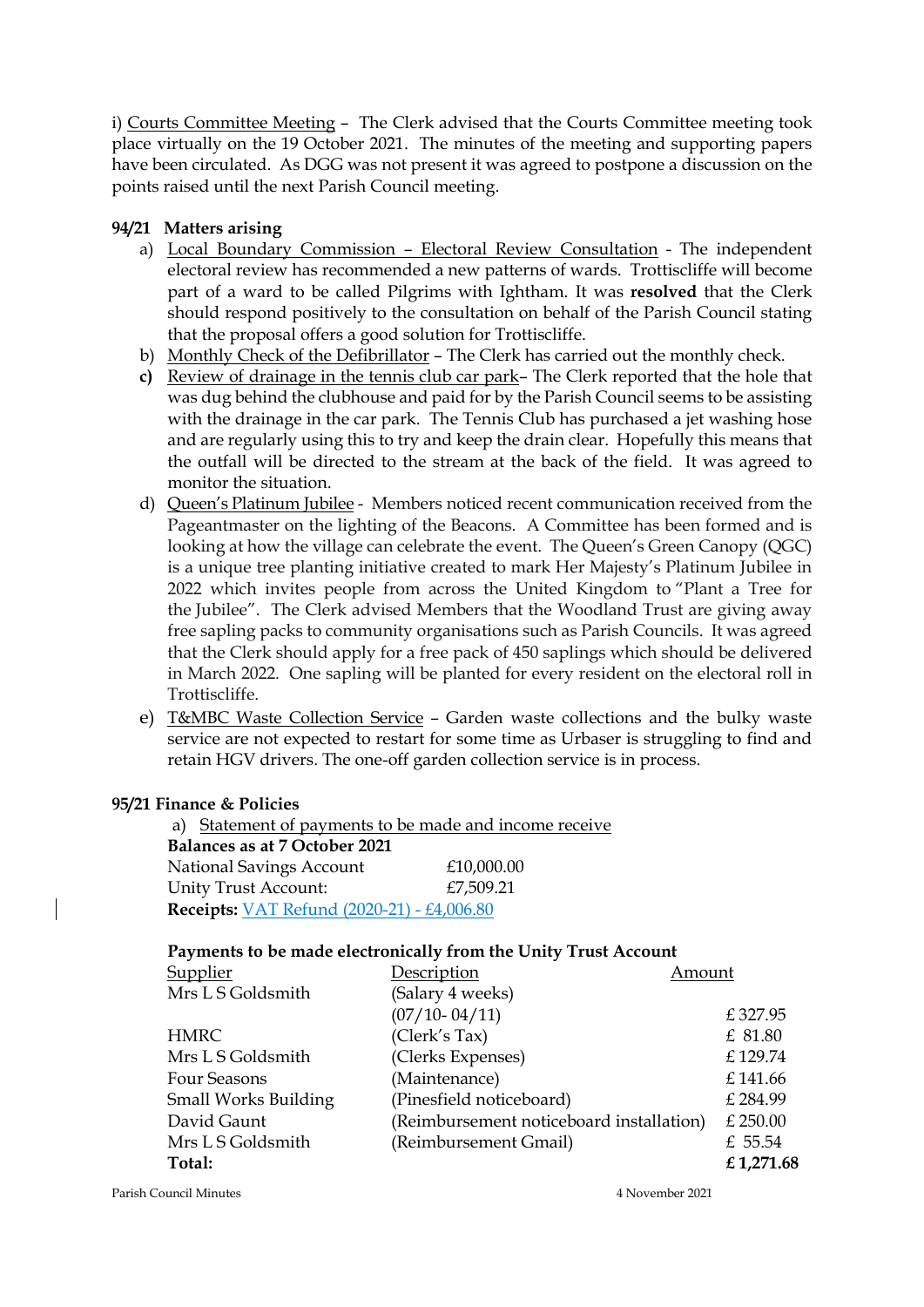- b) Payments for authorisation : It was **resolved** that the above payments be authorised to be paid electronically by IM and OS.
- c) VAT Claim: Members noted that the Clerk has received a refund of £4,006.80 for VAT paid on items purchased between 1 April 2020 and the 31 March 2021.

## **96/21 Members of the public: None present**

## **97/21 Planning**

a) Applications

1]TM/21/02517/FL – Downsview, 8 Green Lane, Trottiscliffe Erection of detached garage. Provision of extended driveway. *Resolved: No objection 8.27pm RV declared a pecuniary interest and left the meeting*  2] TM/21/02377/FL – Mardon House, Pinesfield Lane, Trottiscliffe Conversion of integral garage to accommodation. New open entrance porch. New altered and infilled window and door openings. Juliet balcony at first floor to front elevation. 2no external flues. New render finish to front elevation. Construction of single storey rear extension and replacement of existing conservatory with new garden room *Resolved: No objection*

*8.29pm RV returned to the meeting* 

- b) Applications received after distribution of the agenda
	- 1] TM/21/02885/TNCA Green Court, 3 Taylors Place, Trottiscliffe

Maple (T1) – Crown reduction from current height of 7m to 5m and lateral spread from 5m to 3m, Cherry (T2) – Crown reduction from current height of 7m to 5m and lateral spread from 5m to 3m. Maple (T3) – Crown reduction from current height of 7m to 5m and lateral spread from 5m to 3m.

*Resolved: No objection* 

2] 21/02589/FL – Orchard End, Church Lane, Trottiscliffe

Proposed glazed front porch atrium with pitched roof, ground floor rear extension with terraces and privacy screening above, loft extension and internal alterations. *Resolved: Object. We feel that the proposal will affect the residential amenity of the neighbouring properties and is inappropriate in a conservation area. We also feel that the proposed changes are not in keeping with the street scene.* 

c) Approvals:

1] TM/21/02069/FL – Rectory Cottage, Church Lane, Trottiscliffe

Proposal to erect a detached garage as well as new landscaping and driveway 2] TM/21/01434/TNCA – Downlands, Taylors Lane, Trottiscliffe

Birch T1 - Crown reduce to required height and width T3: Copper Beech – crown reduction reducing the height and spread of the tree by up to 4 metres. Thin by 20% and lift over neighbours garden

3] TM/21/01439/FL – Windmill Cottage, Pinesfield Lane, Trottiscliffe

Proposed loft conversion with dormer windows/doors and balcony to front elevation of existing house together with internal alterations

4] TM/21/01864/FL – The Corner House, Church Lane, Trottiscliffe

Side extension within permitted development.

- d) Refusals:
- e) Withdrawn applications: None to consider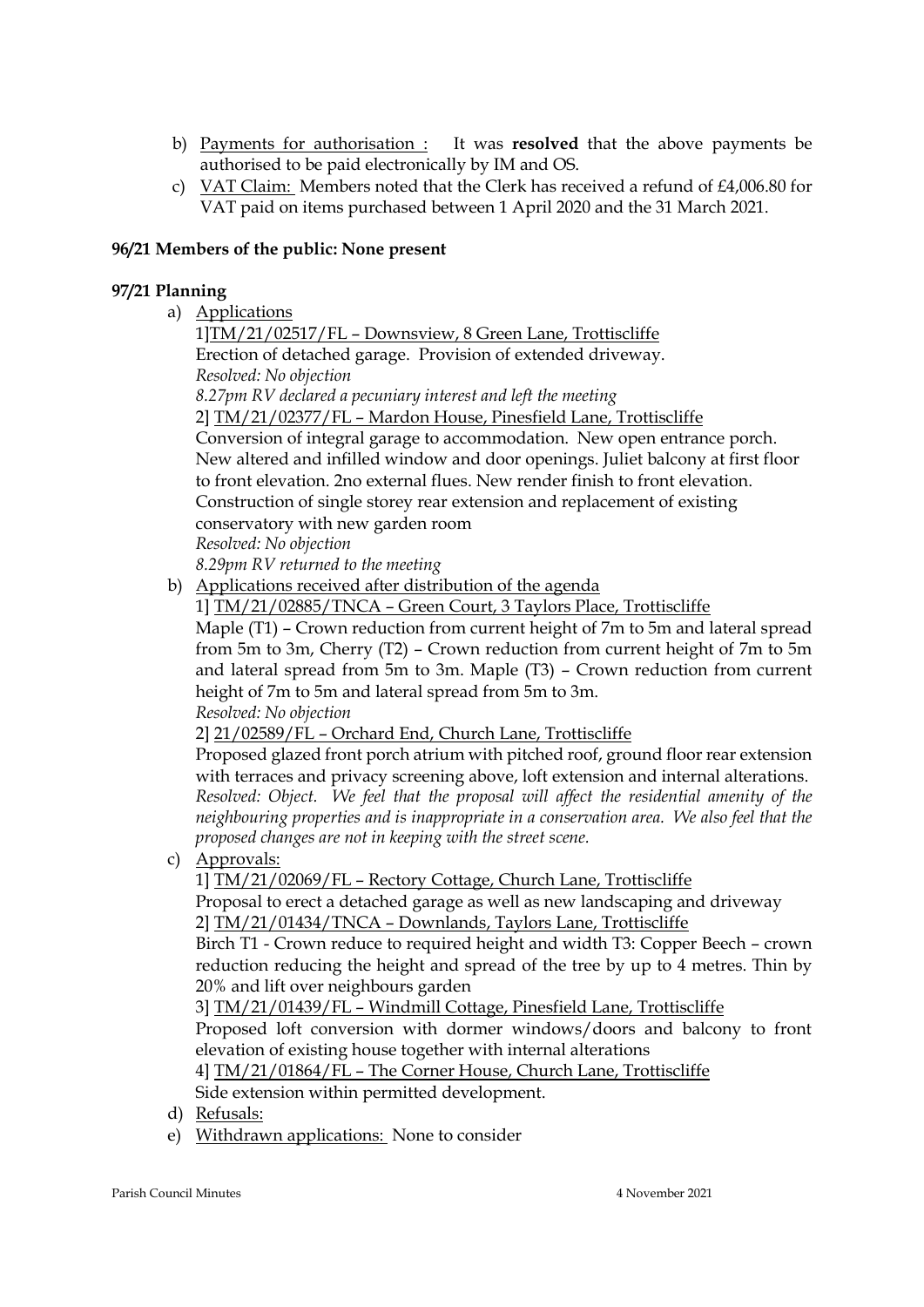f) Planning Appeals:

TM/21/00809/FL – 1 Leneys Cotttages, Addington Lane, Trottiscliffe for a two storey side extension.

g) Other Planning Issues

1] Land behind 1 Green Lane, application Community Asset – T&MBC have apologised to the Clerk for not yet processing this application and aim to do this shortly.

2] 21/00281/WORKH – Darrens Meadow Farm, Green Lane – alleged unauthorised work to form a new building. The Clerk has reported to Enforcement but has not received an update. It was agreed that the Clerk should ask Borough Councillor Ann Kemp to obtain an update.

3] 21/00301/TRCAH - The Nursery, Taylors Lane – alleged unauthorised access and removal of a tree. The Clerk has reported to Enforcement and not received an update. It was agreed that the Clerk should ask Borough Councillor Ann Kemp to obtain an update.

# **98/21 Highways, Footways and Footpaths**

1] Reported Faults

a) 11205494 – The Clerk has reported that all the drains and gullies are blocked on Taylors Lane.

b) Wrotham Quarry – Members are pleased that the bunds have now been installed. The Clerk advised that planting on the bunds will take place in the Spring.

2) New faults to be reported

a) Speed bumps throughout the village – white lines need to be repainted

b) Pilgrims Way – uneven work surface needs attention

c) Addington Lane – a large pothole needs filling

3] Highways Improvement Plan – The Clerk, DG and IM met with Clare Venner, Schemes Planning & Delivery Project Manager at KCC, on Thursday 21 October 2021 to walk around the village and to discuss the Highways Improvement Plan. The condition of the drains is a major concern and has been reported to the drainage team as a priority. Claire Venner has updated the Highways Improvement Plan and will be considering alternative options for the posts on the village green which regularly get knocked over. On the 'walkabout' some locations for possible village gates were identified and Claire Venner hopes to provide some designs and costs by the end of January 2022. The Clerk was asked to contact Ferns to see if they would be willing to sponsor some planting on the village green.

# **99/21 Open Spaces, Recreation Ground and Allotments**

1] Recreation Ground and playground – The Clerk will ask Four Seasons to quote for the remedial works picked up in the RoSPA. DG offered to see what could be done to repair the latch on the gate to the play area.

2] Allotments - The Clerk has read the meters this month.

3] Trottiscliffe School Update – The Clerk has contacted the school who has advised that they will not be holding a bonfire and fireworks display this year. OS agreed to let the school know about the Queen's Canopy Project and suggest that the children participate in the planting of the trees.

4] Community Farm – AP attended a Trustees meeting which took place on the 2 November 2021. AP reported that more volunteers are needed to help tend to the animals and suggestions for raising funds were discussed. Members were pleased to hear that the school is actively engaged with the farm.